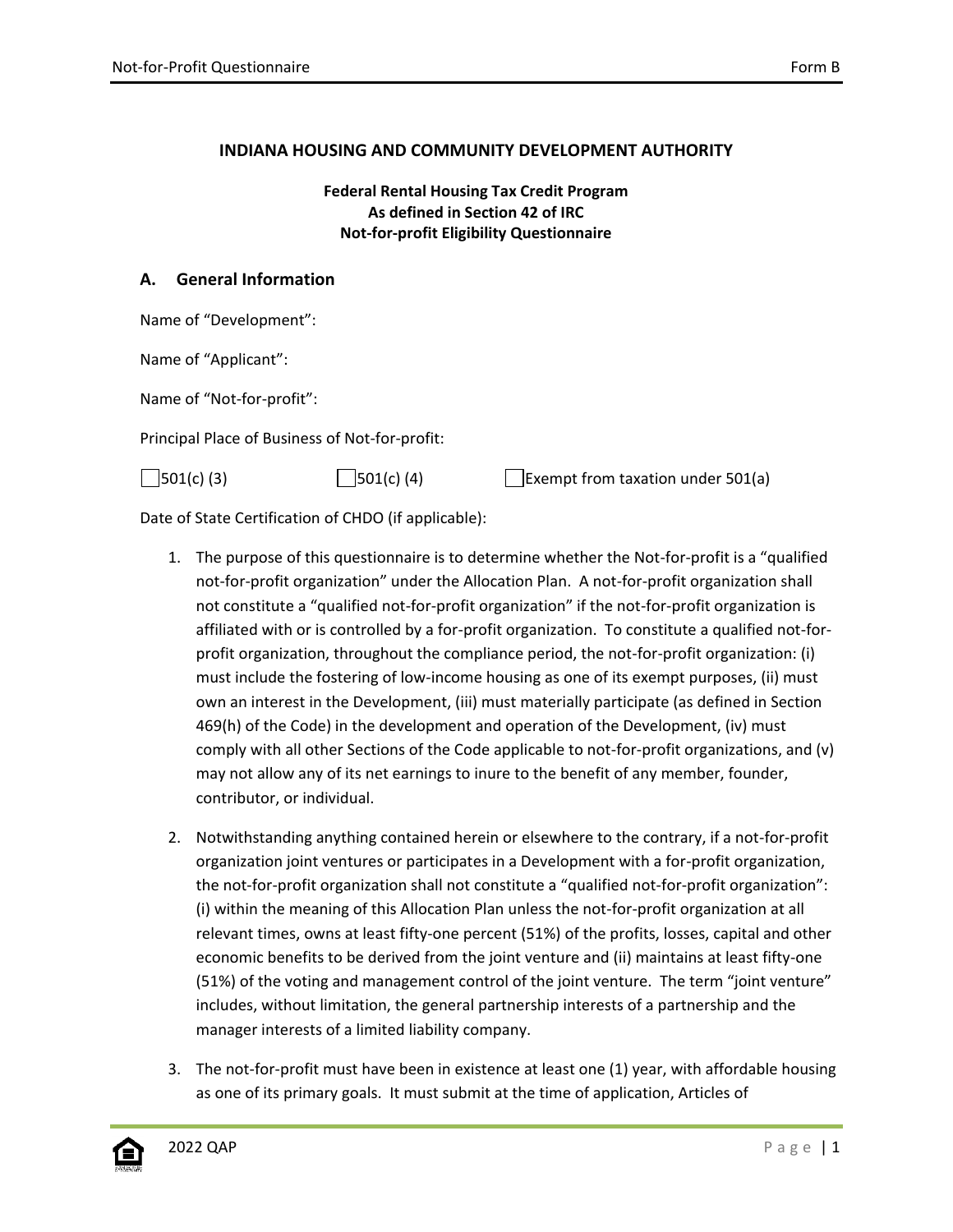Incorporation, Partnership Agreement or Operating Agreement, IRS documentation of its tax-exempt status (e.g. §501(c)(3) advance letter) ruling and a complete signed original Notfor-Profit Questionnaire. [Note: 100% general partner ownership interest is only required for participation in the qualified not-for-profit set-aside and does not preclude joint ventures in any other set-aside].

- 4. Date of legal formation of Not-for-profit:  $\qquad$ ; evidenced by the following documentation (include Articles of Incorporation):
- 5. Date of IRS  $501(c)(3)$  or  $501(c)(4)$  advance letter ruling determination letter:  $\qquad$  ; copy attached  $\Box$  Yes  $\Box$  No

If no IRS determination letter is submitted, please explain why and provide the date of the not for profit's current determination or advance ruling period.

6. Expected life (in years) of Not-for-profit: years Charitable purposes (must include provision of fostering low-income housing):

### **B. Not-for-profit Involvement**

1. Is the Not-for-profit assured of owning the requisite interest in the Development (either directly or through a wholly-owned subsidiary) throughout the Compliance Period (as defined in §42(i) (I) of the Code)?  $\Box$  Yes  $\Box$  No

If yes, describe the Not-for-profit's ownership interests with particularity and specify the percentage of ownership interests:

2. Is the Not-for-profit participating in the construction or rehabilitation, operation or management of the proposed Development?  $\Box$ Yes  $\Box$ No

If yes, (i) describe the nature and extent of the Not-for-profit's proposed involvement in the construction or rehabilitation, operation and management of the Development and explain how the Not-for-profit meets the material participation test under Section 469(h) throughout the Compliance Period:

(ii) Describe the nature and extent of the Not-for-profit's involvement in the operation of the Development throughout the Extended Use Period (the entire time period of occupancy restrictions on the low-income units in the Development):

Attach copies of all legal documents relating to 2 (a) and 2(b) (i) and (ii).

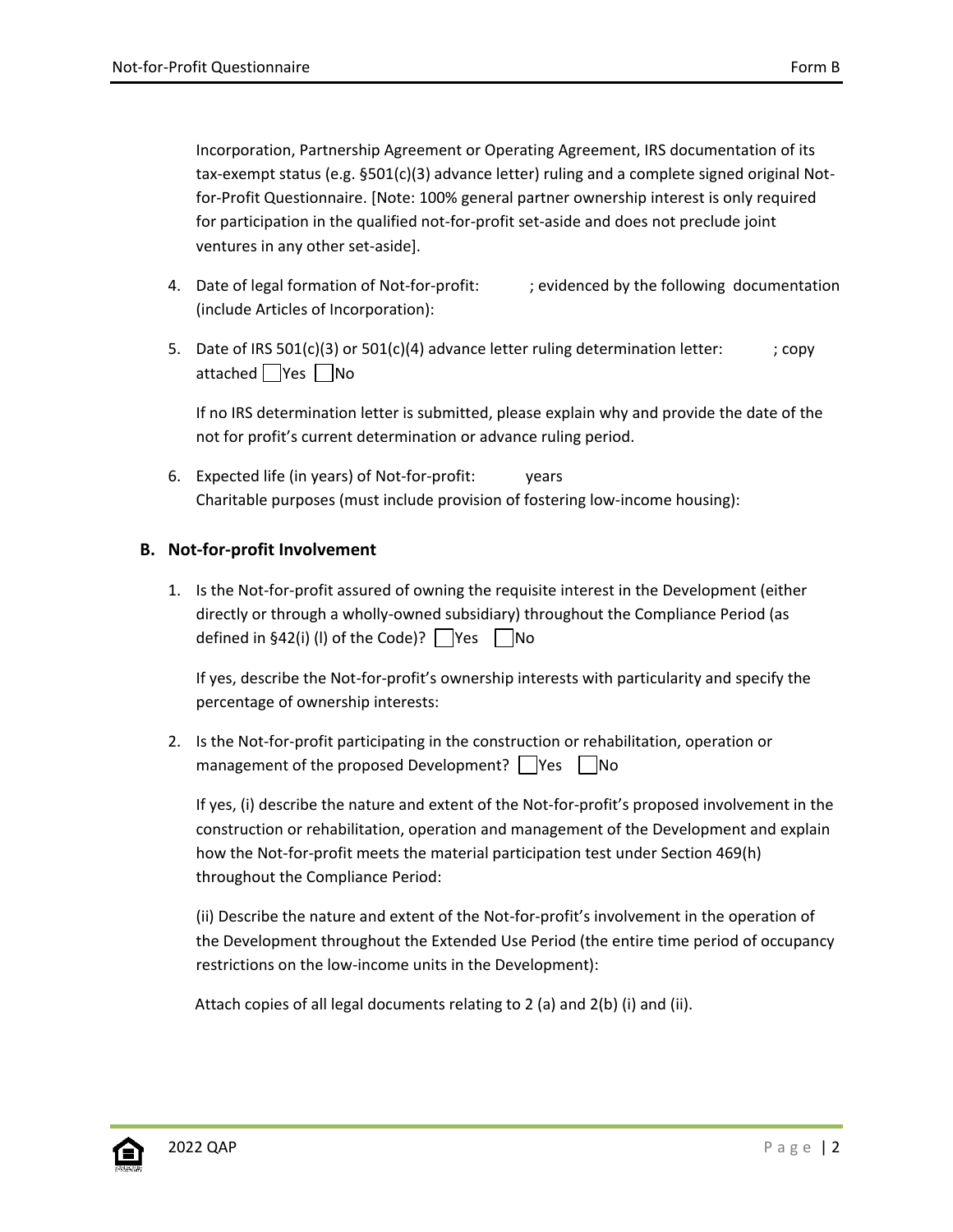## **C. Affiliation With or Control by a For-Profit Entity**

(The Not-for-profit may not be affiliated with or controlled by any for-profit organization).

- 1. Has any for-profit organization (including the Owner of the Development or any individual or entity directly or indirectly related to such Owner) appointed any directors to the governing board of the Not-for-profit?  $\vert \vert$  Yes  $\vert \vert$  No If yes, explain:
- 2. Does any for-profit organization have the right to make such appointments?  $\vert$  Yes  $\vert$  No
- 3. Does any for-profit organization have any other affiliation with the Not-for-Profit or have any other relationship with the Not-for-profit?  $\Box$  Yes  $\Box$  No If yes, explain such affiliation or relationship in detail:

### **D. Purpose of Formation of the Not-for-profit**

- 1. Briefly describe the past and current operations of the Not-for-profit, including, if applicable, relevant past experience of any other not-for-profit organization(s) ("Related Not-for-profit") of which the Not-for-profit is a subsidiary or to which the Not-for-profit is otherwise related (by shared directors, staff, etc.):
- 2. If you include in your answer to the previous question information concerning any Related Notfor-profit, describe the date of legal formation thereof, the date of IRS  $501(c)(3)$  or  $501(c)(4)$ status, its expected life, its charitable purposes and its relationship to the Not-for-profit:
- 3. Anticipated future activities of the Not-for-profit:
- 4. Number of full-time staff members of the Not-for-profit and, if applicable, any Related Not-forprofit (please specify for each entity):
- 5. Number of volunteer staff members of the Not-for-profit and, if applicable, any Related Not-forprofit (please specify for each entity):
- 6. Sources and manner of funding of the Not-for-profit (you must disclose all methods of funding from any individual(s) or for-profit entity, including anyone or any entity related, directly or indirectly, to the Owner of the Development):
- 7. List all general partners of the Owner of the Development (one must be the Not-for-profit) and the relative percentage of their interests:
- 8. List all directors of the Not-for-profit and their occupations and, if applicable, their class (e.g., members-at-large or neighborhood group):
- 9. Disclose any business or personal (including family) relationships that any of the staff members, directors or other principals involved in the formation or operation of the Not-for-profit have,

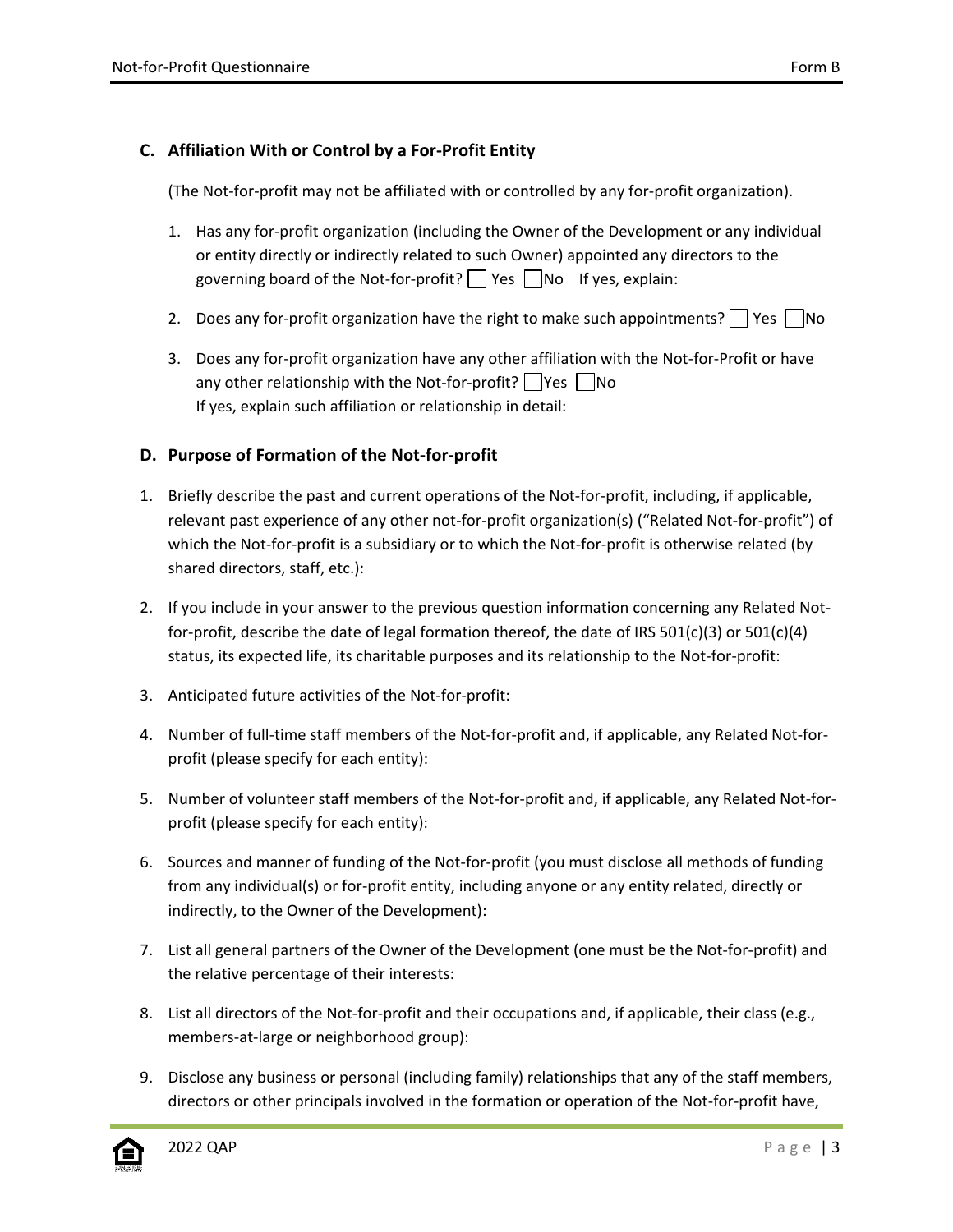either directly or indirectly, with any persons or entities involved or to be involved in the Development on a for-profit or fee basis including, but not limited to, the Owner of the Development, any of its for-profit general partners, employees, limited partners or any other parties directly or indirectly related to the Owner:

- 10. If any HUD financing or assistance will be utilized, complete and execute the form of financial accountability certification attached hereto as Exhibit A and made a part hereof for the Not-forprofit.
- 11. Provide a list of the Board of Directors that includes each board member's name, address, phone number and office held and attach it to this form as Exhibit B.

The undersigned Owner and Not-for-profit hereby each certify, represent and warrant that all of the foregoing information is correct, complete and accurate.

| Date: |           |
|-------|-----------|
|       | Applicant |
|       |           |
|       |           |
|       | (Title)   |
|       |           |
| Date: |           |
|       | Applicant |
|       |           |
|       | Its:      |
|       | (Title)   |

(Note: If the Not-for-profit is not yet formed at the time this questionnaire is submitted, this questionnaire must be resubmitted after the Not-for-profit is formed and signed by the Not-for-profit.)